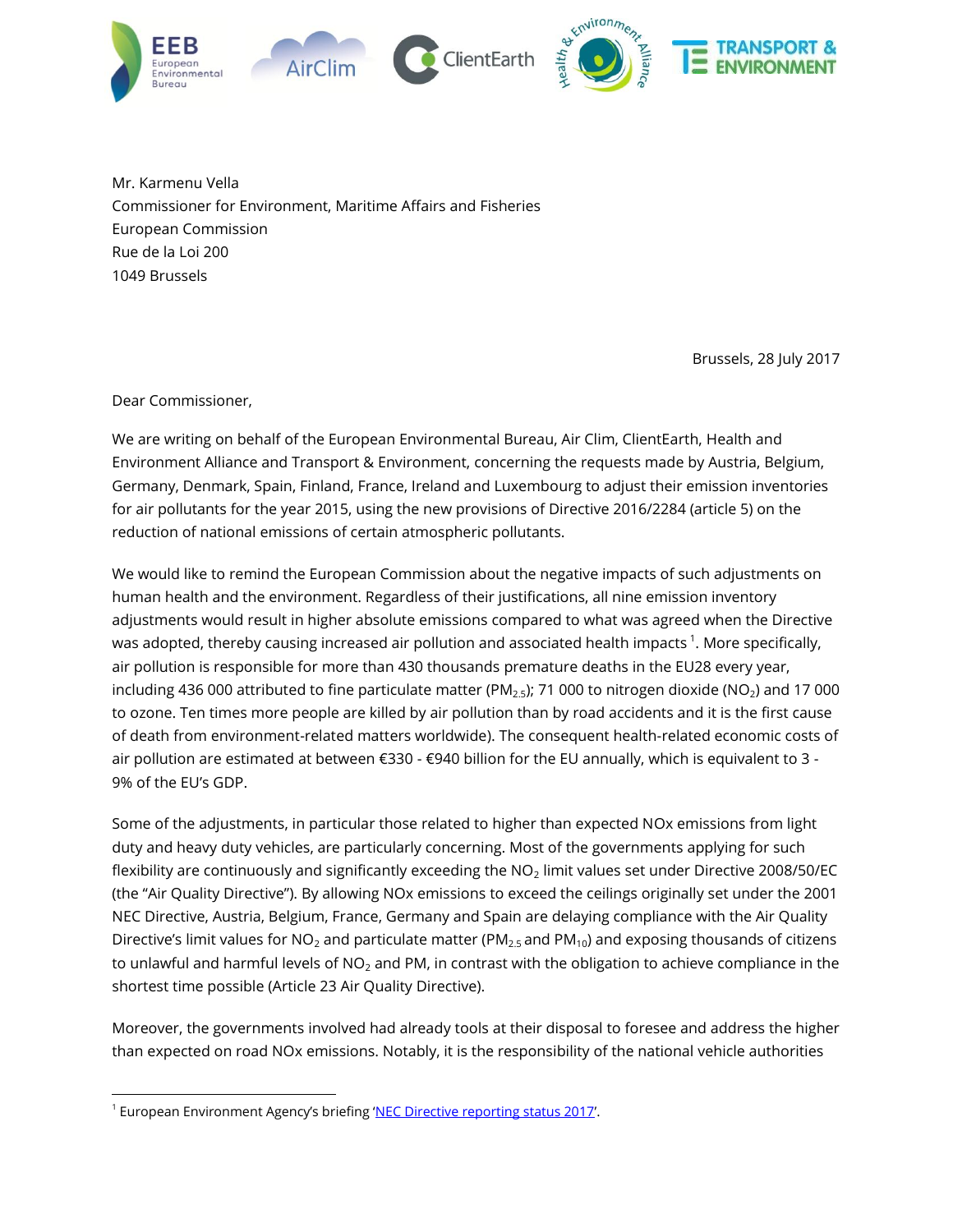

to enforce Regulation (EC) No. 715/2007 (the Euro Standards Regulation), by ensuring that approved vehicles meet the emission limits in "normal use", do not use illegal defeat device and continue to comply when in use.

Given that the evidence on serious exceedances of the Euro standards was available long before the Dieselgate scandal, the authorities had much time at their disposal to require carmakers to comply, including mandatory recalls and withdrawal of approvals to take the polluting vehicles off the road. Had the authorities of Germany, France, Spain and Luxembourg (who approve most vehicles in the EU) taken action in line with the Euro Standards Regulation, the inventory adjustments – as well as high NOx emissions in those countries – could have been avoided. In this regard, it must be underlined that the Commission has started infringement proceedings under Article 258 TFEU against the German, Luxembourg and Spanish governments for having failed to enforce the Euro Standards Regulation and to penalise the Volkswagen Group for the use of illegal defeat devices. Lastly, on 17 July, European Commissioner for industry Elzbieta Bienkowska addressed a letter to EU governments requesting stronger action "to remove non-compliant cars from the market and circulation as soon as possible".

The high dieselisation of Member States' car fleets has been largely due to national policies, such as tax incentives or company cars regulation. This could easily have been avoided, and should therefore never be accepted as a reason for emission adjustments.

We therefore call upon the European Commission, when assessing the requested emission inventory adjustments, to:

- Limit the use of emission inventory adjustment to the strict minimum bearing in mind the negative effects on human health and on the environment and the failure of the member states to use tools at their disposal to limit the problem, i.e. taking action against the discrepancy between laboratory and real world NOx exceedances by diesel vehicles in line with Euro Standards Regulation and interpreting the Directive's conditions in a restrictive way (exceptions to EU law must be construed and applied strictly<sup>2</sup>).
- Conduct an evaluation of the adjustment requests which is independent from the one conducted at UNECE level by the Expert Review Team of the Centre for Emission Inventories and Projections of the LRTAP Convention that is subsequently endorsed by the EMEP (European Monitoring and Evaluation Programme) Steering Body. The approval of an adjustment under the LRTAP Convention should not influence the decision at EU level.
- Consider whether Member States have taken action to compensate for possible unforeseen emissions from one sector before applying for an adjustment of emission inventories.
- Consider impacts of such approvals on human health and the environment.

l

<sup>2</sup> [Case T-105/95,](http://curia.europa.eu/juris/showPdf.jsf?text=&docid=103765&pageIndex=0&doclang=EN&mode=lst&dir=&occ=first&part=1&cid=508140) *WWF UK vs. European Commission*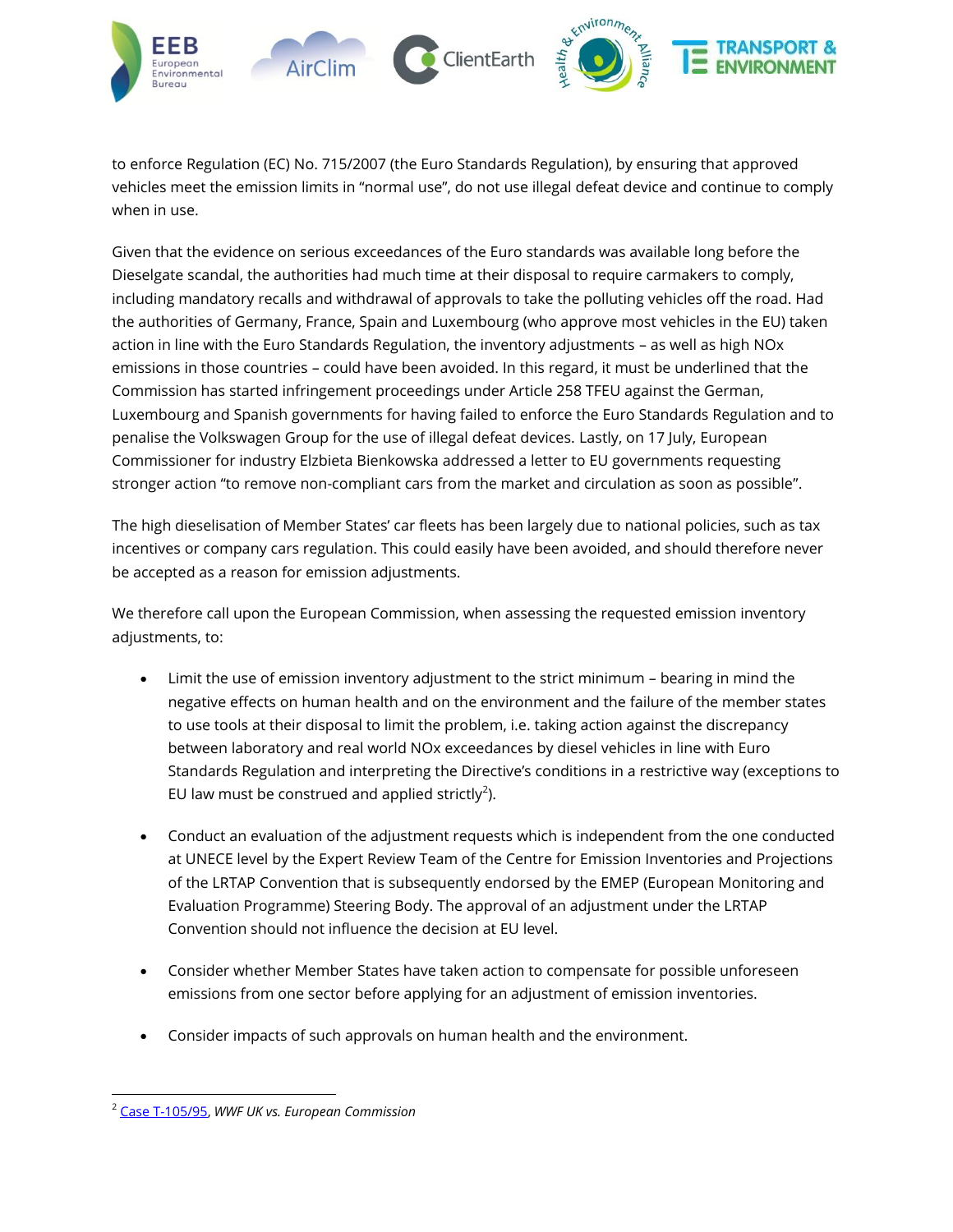

In case some of the requested adjustments are approved, we call upon the European Commission to demand immediate action by those Member States in order to ensure the respect of the legally binding limits and to prevent the reiteration of the adjustment request for the following periods.

We look forward to receiving your reply.

Yours sincerely,

Jeremy Wates, EEB Secretary General

on behalf of:

European Environmental Bureau AirClim ClientEarth Health and Environment Alliance Transport & Environment

Cc: Mr. Vytenis Andriukaitis, EU Commissioner for Health and Food Safety

Ms. Elżbieta Bieńkowska, EU Commissioner for Internal Market, Industry, Entrepreneurship and SMEs

Ms. Violeta Bulc, EU Commissioner for Transport

- Mr. Daniel Calleja Crespo, DG Environment Director-General
- Mr. François Wackenhut, Head of Air Unit in DG Environment
- Ms. Joanna Szychowska, Head of Automotive Unit in DG Grow
- Ms. Ms. Adina-Ioana Vălean, Member of the European Parliament and Chair of the ENVI Committee
- Ms. Catherine Bearder, Member of the European Parliament
- Mr. Ivo Belet, Member of the European Parliament
- Mr. Seb Dance, Member of the European Parliament
- Mr. Bas Eickhout, Member of the European Parliament
- Mr. Gerben-Jan Gerbrandy, Member of the European Parliament
- Mr. Jens Gieseke, Member of the European Parliament
- Ms. Julie Girling, Member of the European Parliament
- Ms. Katerina Konecna, Member of the European Parliament
- Mr. Piernicola Pedicini, Member of the European Parliament
- Ms. Kathleen Van Brempt, Member of the European Parliament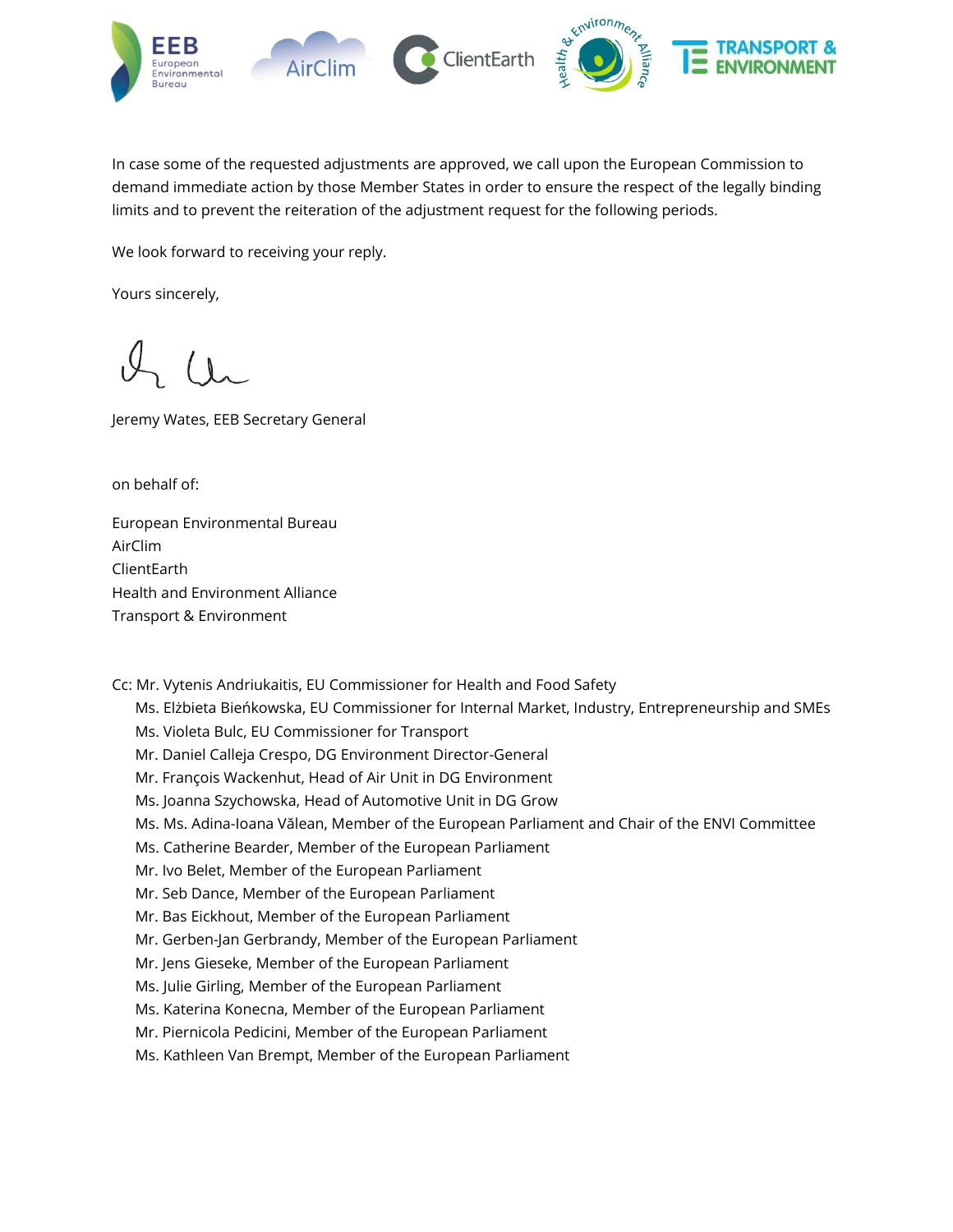

## **Annex**

Comments on [country specific applications](http://ec.europa.eu/environment/air/pollutants/pdf/emission_inventory_adjustment_applications_2010_ceilings_of_directive_2001.pdf)

| Country | Pollutant(s)                      | The European Commission should not approve the adjustment<br>request because:                                                                                                                                                                                                                                                                                                                                                                                                                                                                                                                              |
|---------|-----------------------------------|------------------------------------------------------------------------------------------------------------------------------------------------------------------------------------------------------------------------------------------------------------------------------------------------------------------------------------------------------------------------------------------------------------------------------------------------------------------------------------------------------------------------------------------------------------------------------------------------------------|
| Austria | NO <sub>x</sub> - NH <sub>3</sub> | As regards NOx from road vehicles, Austria should have requested -<br>within the EU type approval framework - the authorities of the Member<br>states in charge of approving the models found on Austria's roads to<br>take action against the exceedances, such as recalls and withdrawal of<br>approvals.                                                                                                                                                                                                                                                                                                |
|         |                                   | In addition, Austria is subsidising diesel through this law. A resolution<br>request targeted to end the diesel privilege is available here. In practice:<br>the tax on diesel is 39,7 cent per liter and on gasoline is 48,2 cent per<br>liter. The diesel privilege is therefore 8,5 cent per liter, and considering<br>VAT it goes up to 10,2 cent. The gross price for diesel in Austria is 12 cent<br>below EU average. This system is stimulating the so called<br>"tanktourismus": people driving from one country to another only to<br>refuel because of the relevant difference in diesel price. |
|         |                                   | Moreover, Austria is in breach of the obligation to keep concentrations<br>below the NO <sub>2</sub> limit values set under the Air Quality Directive. By<br>allowing NOx emissions to exceed the ceilings originally set under the<br>2001 NEC Directive, Austria is delaying compliance with the Air Quality<br>Directive's limit values and exposing thousands of citizens to unlawful<br>and harmful levels of $NO2$ , in contrast with the obligation to achieve<br>compliance in the shortest time possible (Article 23 Air Quality Directive).                                                      |
| Belgium | NO <sub>x</sub> -<br><b>NMVOC</b> | As regards NOx from road vehicles, Belgium should have requested -<br>within the EU type approval framework - the authorities of the member<br>states in charge of approving the models found on Belgium's roads to<br>take action against the exceedances, such as recalls and withdrawal of<br>approvals.                                                                                                                                                                                                                                                                                                |
|         |                                   | The high dieselisation of the fleet is due to national policies, such as tax<br>incentives and company cars regulation, which could have also been<br>avoided.                                                                                                                                                                                                                                                                                                                                                                                                                                             |
|         |                                   | Moreover, Belgium is in breach of the obligation to keep concentrations                                                                                                                                                                                                                                                                                                                                                                                                                                                                                                                                    |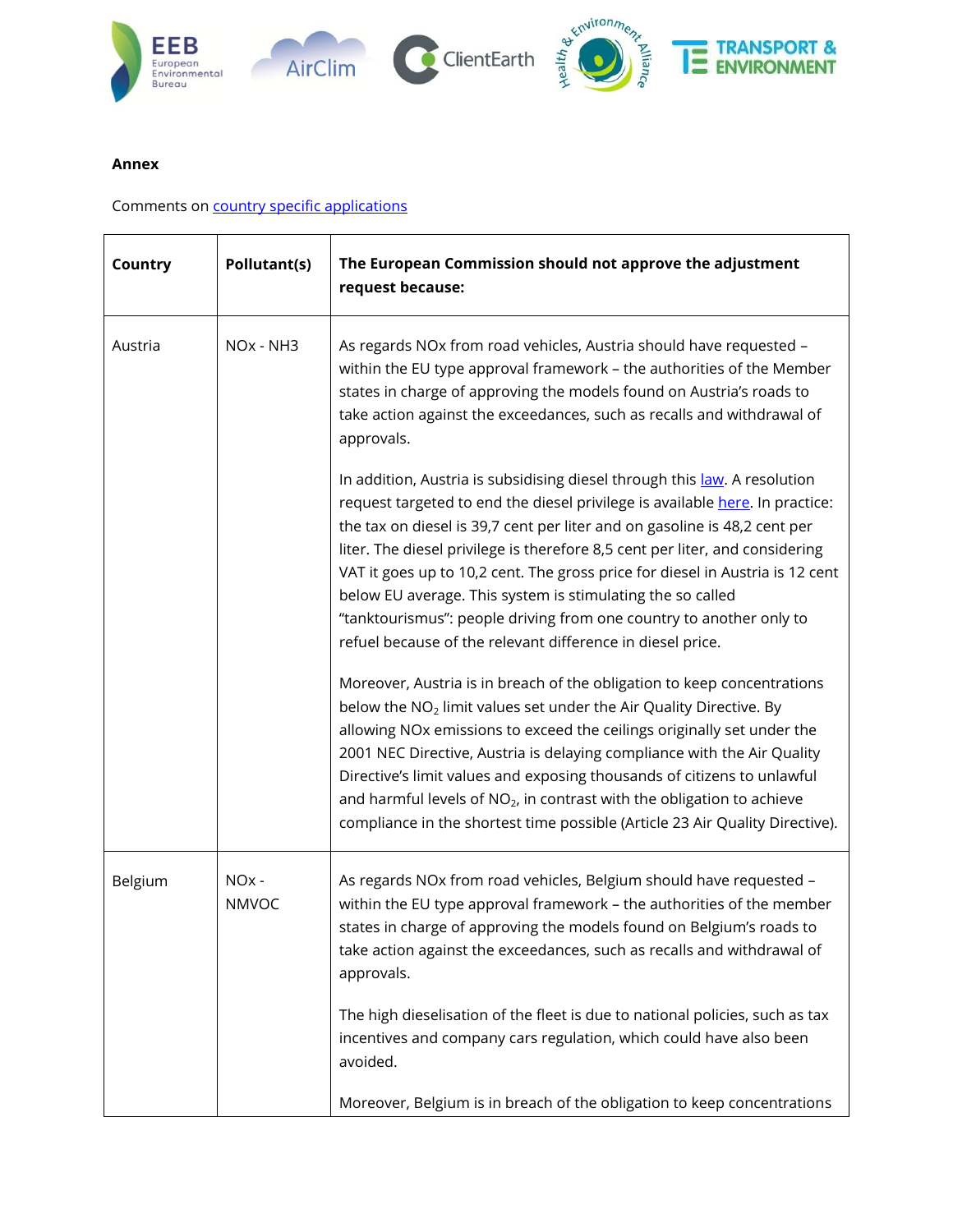







## **TRANSPORT &**<br>ENVIRONMENT E

|         |                         | below the $NO2$ limit values set under the Air Quality Directive. By<br>allowing NOx emissions to exceed the ceilings originally set under the<br>2001 NEC Directive, Belgium is delaying compliance with the Air Quality<br>Directive's limit values and exposing thousands of citizens to unlawful<br>and harmful levels of $NO2$ , in contrast with the obligation to achieve<br>compliance in the shortest time possible (Article 23 Air Quality Directive).                                                                                    |
|---------|-------------------------|-----------------------------------------------------------------------------------------------------------------------------------------------------------------------------------------------------------------------------------------------------------------------------------------------------------------------------------------------------------------------------------------------------------------------------------------------------------------------------------------------------------------------------------------------------|
| Denmark | $NH3 -$<br><b>NMVOC</b> | Denmark can meet the NH3-goals with very little efforts e.g. by recalling<br>the just decided political actions that allow farmers to emit even more<br>NH3 and by continuing the reductions successfully implemented by the<br>existing regulation.                                                                                                                                                                                                                                                                                                |
|         |                         | If other countries implement the same regulation to reduce NH3 as<br>Denmark has already implemented, they would fulfill their 2020 - and<br>2030 - goals. If they get permission to weaken their goals this would<br>be discriminating towards front-runners like Denmark.                                                                                                                                                                                                                                                                         |
| Finland | NH <sub>3</sub>         | As regards NH3 from manure management, Finland should show<br>emission data for 2015 and provide information when it will meet its<br>emission ceiling for NH3.                                                                                                                                                                                                                                                                                                                                                                                     |
|         |                         | By allowing NH3 emissions to exceed the ceilings originally set under the<br>2001 NEC Directive, Finland is delaying compliance with the Air Quality<br>Directive's limit values and exposing terrestrial and aquatic ecosystems<br>to further eutrophication as well as promoting formation of tropospheric<br>ozone (O3), in contrast with the obligation to achieve compliance in the<br>shortest time possible (Article 23 Air Quality Directive).                                                                                              |
| France  | <b>NO<sub>X</sub></b>   | France issues type approvals to many of the vehicles circulating on its<br>roads, it should have thus required to fix or to remove the polluting<br>diesels off its roads; the high dieselisation of the fleet is due to national<br>policies, such as tax incentives and could have also been avoided.                                                                                                                                                                                                                                             |
|         |                         | Moreover, France is in breach of the obligation to keep concentrations<br>below the NO <sub>2</sub> limit values set under the Air Quality Directive. By<br>allowing NOx emissions to exceed the ceilings originally set under the<br>2001 NEC Directive, France is delaying compliance with the Air Quality<br>Directive's limit values and exposing thousands of citizens to unlawful<br>and harmful levels of $NO2$ , in contrast with the obligation to achieve<br>compliance in the shortest time possible (Article 23 Air Quality Directive). |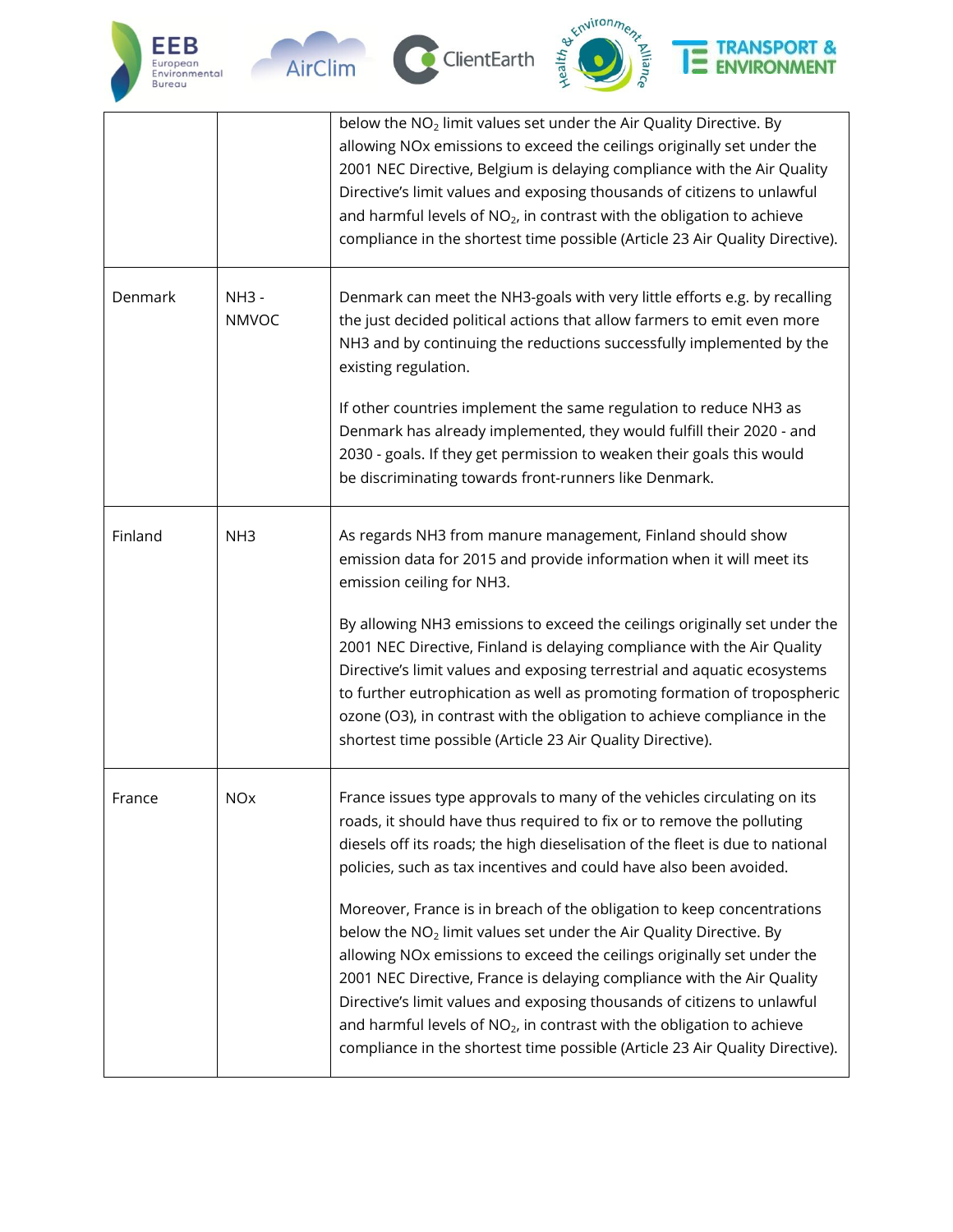

 $\Gamma$ 





## **TRANSPORT &**<br>ENVIRONMENT Ξ

| Germany    | NOx - NH3 -<br><b>NMVOV</b>       | Germany issues approvals for most of the vehicle models found across<br>Europe, thus it should have taken action to upgrade or remove the<br>polluting diesels off its roads. The German failure to penalise the<br>Volkswagen Group for the use of illegal defeat devices is the subject of<br>an ongoing Commission's infringement procedure.<br>The high dieselisation of the fleet is due to national policies, such as tax<br>incentives and could have also been avoided.<br>Despite calls from several local, regional and state authorities, the<br>German Federal Government has failed to update the national<br>framework for Low Emission Zones.<br>Moreover, Germany is in breach of the obligation to keep concentrations<br>below the NO <sub>2</sub> limit values set under the Air Quality Directive. By<br>allowing NOx emissions to exceed the ceilings originally set under the<br>2001 NEC Directive, Germany is delaying compliance with the Air Quality<br>Directive's limit values and exposing thousands of citizens to unlawful<br>and harmful levels of $NO2$ , in contrast with the obligation to achieve<br>compliance in the shortest time possible (Article 23 Air Quality Directive). |
|------------|-----------------------------------|-----------------------------------------------------------------------------------------------------------------------------------------------------------------------------------------------------------------------------------------------------------------------------------------------------------------------------------------------------------------------------------------------------------------------------------------------------------------------------------------------------------------------------------------------------------------------------------------------------------------------------------------------------------------------------------------------------------------------------------------------------------------------------------------------------------------------------------------------------------------------------------------------------------------------------------------------------------------------------------------------------------------------------------------------------------------------------------------------------------------------------------------------------------------------------------------------------------------------|
| Ireland    | NO <sub>x</sub> -<br><b>NMVOC</b> | As regards NOx from road vehicles, Ireland should have requested -<br>within the EU type approval framework - the authorities of the member<br>states in charge of approving the models found on Irish roads to take<br>action against the exceedances, such as recalls and withdrawal of<br>approvals. It also offers generous tax incentives to diesel vehicles, the<br>high dieselization of its fleet leading to air quality impacts could thus<br>have been avoided.                                                                                                                                                                                                                                                                                                                                                                                                                                                                                                                                                                                                                                                                                                                                             |
| Luxembourg | NO <sub>x</sub> -<br><b>NMVOC</b> | Luxembourg issued approvals to many vehicles found on its roads; its<br>authorities should have taken remedy action against the discrepancies<br>between laboratory and on road emissions; it should have also asked<br>the authorities of other EU countries to take action in line with Directive<br>46/2007/EU to remove the polluting vehicles that cause air quality<br>exceedances.<br>The failure by the Luxembourg government to penalise the Volkswagen<br>Group for the use of illegal defeat devices is the subject of an ongoing<br>Commission's infringement procedure.                                                                                                                                                                                                                                                                                                                                                                                                                                                                                                                                                                                                                                  |
| Spain      | NO <sub>x</sub> - NH <sub>3</sub> | Spain issued approvals to vehicles found on its roads; its authorities                                                                                                                                                                                                                                                                                                                                                                                                                                                                                                                                                                                                                                                                                                                                                                                                                                                                                                                                                                                                                                                                                                                                                |